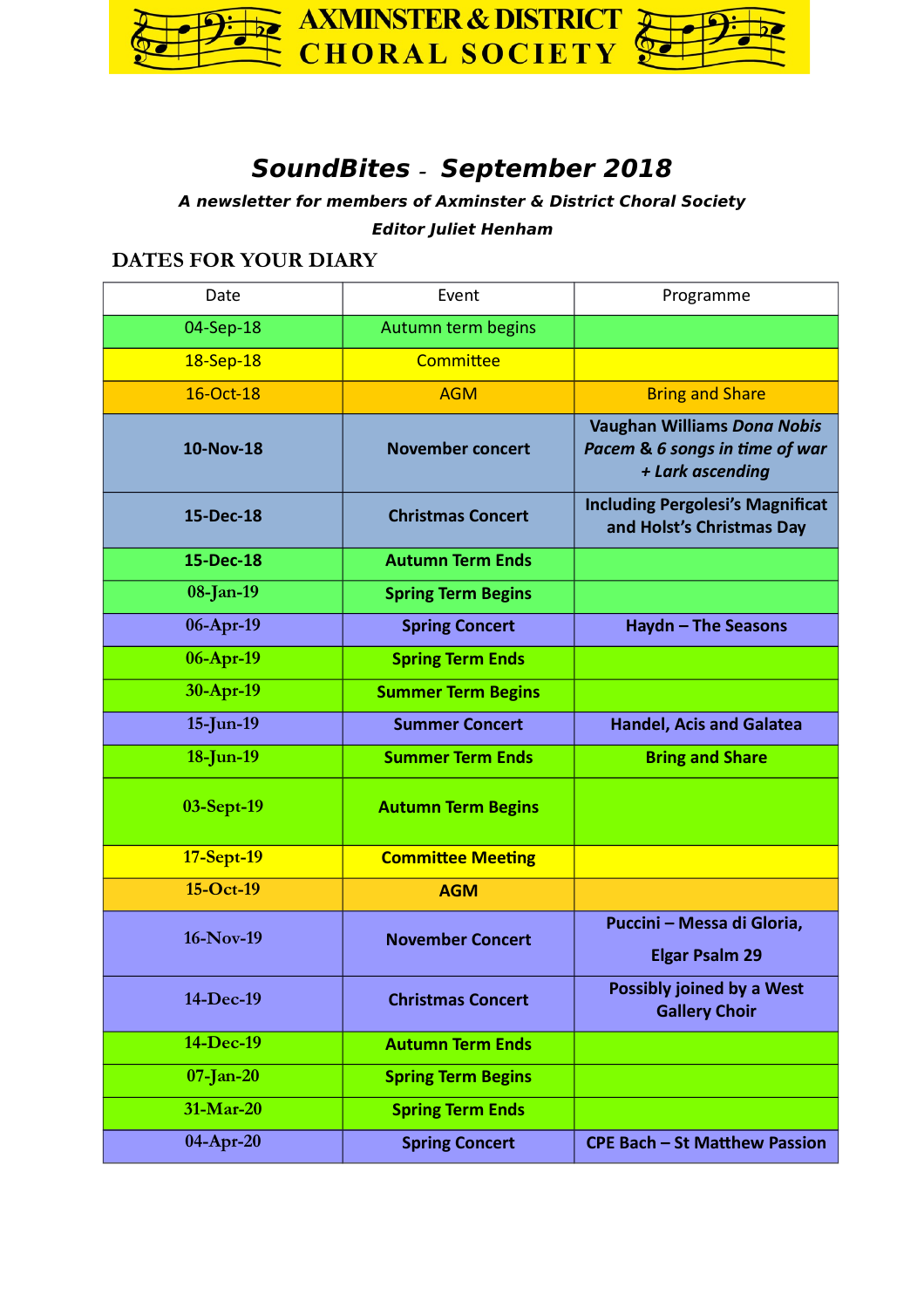# **Chairman's Column**

The London Symphony Orchestra and Chorus performed Donna Nobis Pacem at the Proms, to which Claire and I were fortunate to go. It was a splendid concert, not least for the exciting rendition of this work. The recording is available here -

<https://www.bbc.co.uk/events/e9fxp6/play/agq9xj/p06crjcj>and a very interesting talk on the piece here - [https://www.bbc.co.uk/events/e9fxp6/play/agq9xj/p06hbn80.](https://www.bbc.co.uk/events/e9fxp6/play/agq9xj/p06hbn80)

The committee chose the work specifically because of the juxtaposition of our concert date and the centenary of Armistice Day the following day. Let's hope it provides a fitting contribution to the remembrance activities in the town.

It is a pleasure to announce that two members, Juliet Henham and Kathryn Whitaker, have kindly agreed to be co-opted members of the committee. New committee members mean new ideas! Please let me know if you would like to contribute as a committee member.

The AGM is just around the corner, and as ever, there are positions to fill.

Peter and Gilly Lea-Cox are holding a fund-raising cheese and wine concert at their home. You are most cordially invited.

The concert will be at 6.30 for 7pm on Friday 12 October.

Richard Godfrey and Peter will be entertaining us with organ, piano and organ/piano duets. No tickets but donations in aid of Choral Society funds. Please let Peter know if you and partner would like to attend. First come first served! His email is  $g$ illyandpeter@gmail.com.

### **Concerts – prepared by Elizabeth Twining**

#### **The November concert**

There are many ways to remember and reflect on the major wars of the last century and on those who have fought and died in them. For our concert on November  $10<sup>th</sup>$  we have chosen three works by Ralph Vaughan Williams, who lived through both World Wars and was profoundly affected by his experiences. He saw at first hand some of World War One's worst horrors, and lost friends and relatives. He also saw its effects, culminating in World War Two.

The main work is his cantata Dona Nobis Pacem, 'Grant us peace', written in 1936, when the next war was beginning to look increasingly likely. It featured in this year's Prom season, one theme of which was the centenary of the Armistice. Vaughan Williams took his texts from Walt Whitman (who had himself experienced the American Civil War), from the Quaker John Bright, and from the Old Testament. It is a powerful work, beginning with a plea for peace, then moving through the horror and futility of war to reconciliation. The final movement speaks of hope and comfort, and the work ends as it began with the words 'Dona nobis pacem'. Our soloists will be Harriet Mountford and Julian Rippon.

The concert also includes his set of Six Choral Songs, with words by Percy Shelley. They are subtitled 'To be sung in time of war', having been written at the beginning of the Second World War. The third work, 'The Lark Ascending' was composed in 1914 and has justifiably become one of the best loved works in the concert repertoire. This joyful rhapsody will we hope appeal to everyone (and give the choir a chance to sit down!). The soloist will be the first violin in our orchestra.

Note: The recording of Dona Nobis Pacem mentioned at rehearsal is available from Kings College Recordings at  $f(13 + f(1.75) \text{ p\&p.})$ 

#### **Christmas concert 2018**

Our Christmas concert will include Pergolesi's Magnificat and Holst's Christmas Day. For those who like to buy their own copies, we will be using the Walton edition, edited by Stroh and Red,